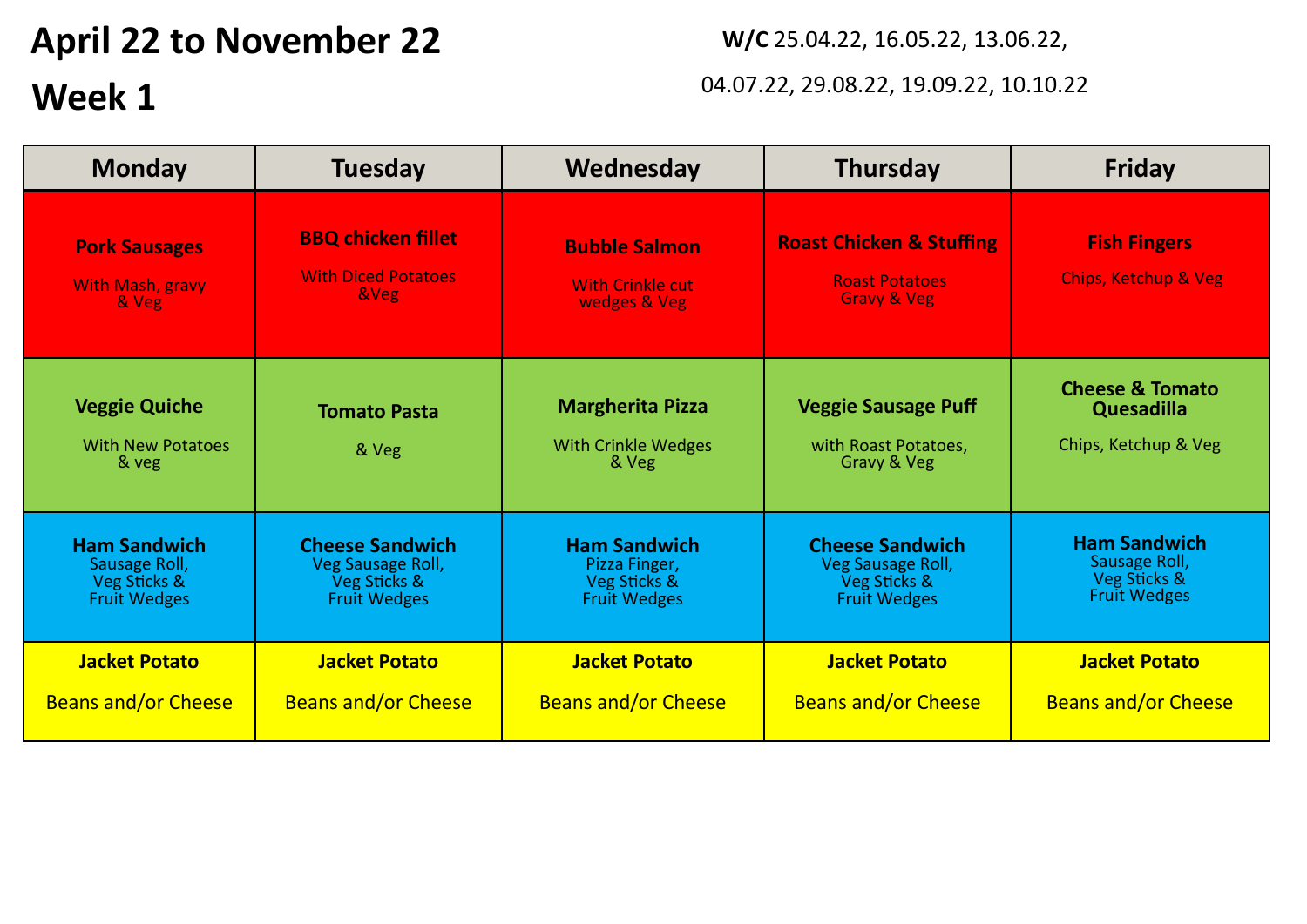## **April 22 to November 22** *W/C 2.05.22, 23.05.22, 20.06.22*

### 11.07.22, 05.09.22, 26.09.22, 17.10.22

## **Week 2**

| <b>Monday</b>                                                               | <b>Tuesday</b>                                                                     | Wednesday                                                                   | <b>Thursday</b>                                                                    | <b>Friday</b>                                                               |
|-----------------------------------------------------------------------------|------------------------------------------------------------------------------------|-----------------------------------------------------------------------------|------------------------------------------------------------------------------------|-----------------------------------------------------------------------------|
| <b>Pork Sausage Roll</b><br>Mash, Veg & Gravy                               | <b>Chicken Nuggets</b><br><b>With Crinkle Wedges</b><br>& Veg                      | <b>Chicken Curry</b><br><b>With Brown/White Rice</b><br>& Veg               | <b>Roast Beef, Yorkshire</b><br>& Gravy<br><b>Roast Potatoes</b><br>& veg          | <b>Battered Fish</b><br><b>With Chips, Ketchup</b><br>& Veg                 |
| <b>Vegan Bolognaise</b><br>& Veg                                            | <b>Quorn &amp; Veg Fajita</b><br><b>With Veg</b>                                   | <b>Margherita Pizza</b><br>Crinkle Wedges & Veg                             | <b>Quorn &amp; Leek Pastry</b><br><b>Roast Potatoes</b><br>& veg                   | <b>Veggie Lasagne</b><br>& Veg                                              |
| <b>Ham Sandwich</b><br>Sausage Roll,<br>Veg Sticks &<br><b>Fruit Wedges</b> | <b>Cheese Sandwich</b><br>Veg Sausage Roll,<br>Veg Sticks &<br><b>Fruit Wedges</b> | <b>Ham Sandwich</b><br>Pizza Finger,<br>Veg Sticks &<br><b>Fruit Wedges</b> | <b>Cheese Sandwich</b><br>Veg Sausage Roll,<br>Veg Sticks &<br><b>Fruit Wedges</b> | <b>Ham Sandwich</b><br>Sausage Roll,<br>Veg Sticks &<br><b>Fruit Wedges</b> |
| <b>Jacket Potato</b>                                                        | <b>Jacket Potato</b>                                                               | <b>Jacket Potato</b>                                                        | <b>Jacket Potato</b>                                                               | <b>Jacket Potato</b>                                                        |
| <b>Beans and/or Cheese</b>                                                  | <b>Beans and/or Cheese</b>                                                         | <b>Beans and/or Cheese</b>                                                  | <b>Beans and/or Cheese</b>                                                         | <b>Beans and/or Cheese</b>                                                  |